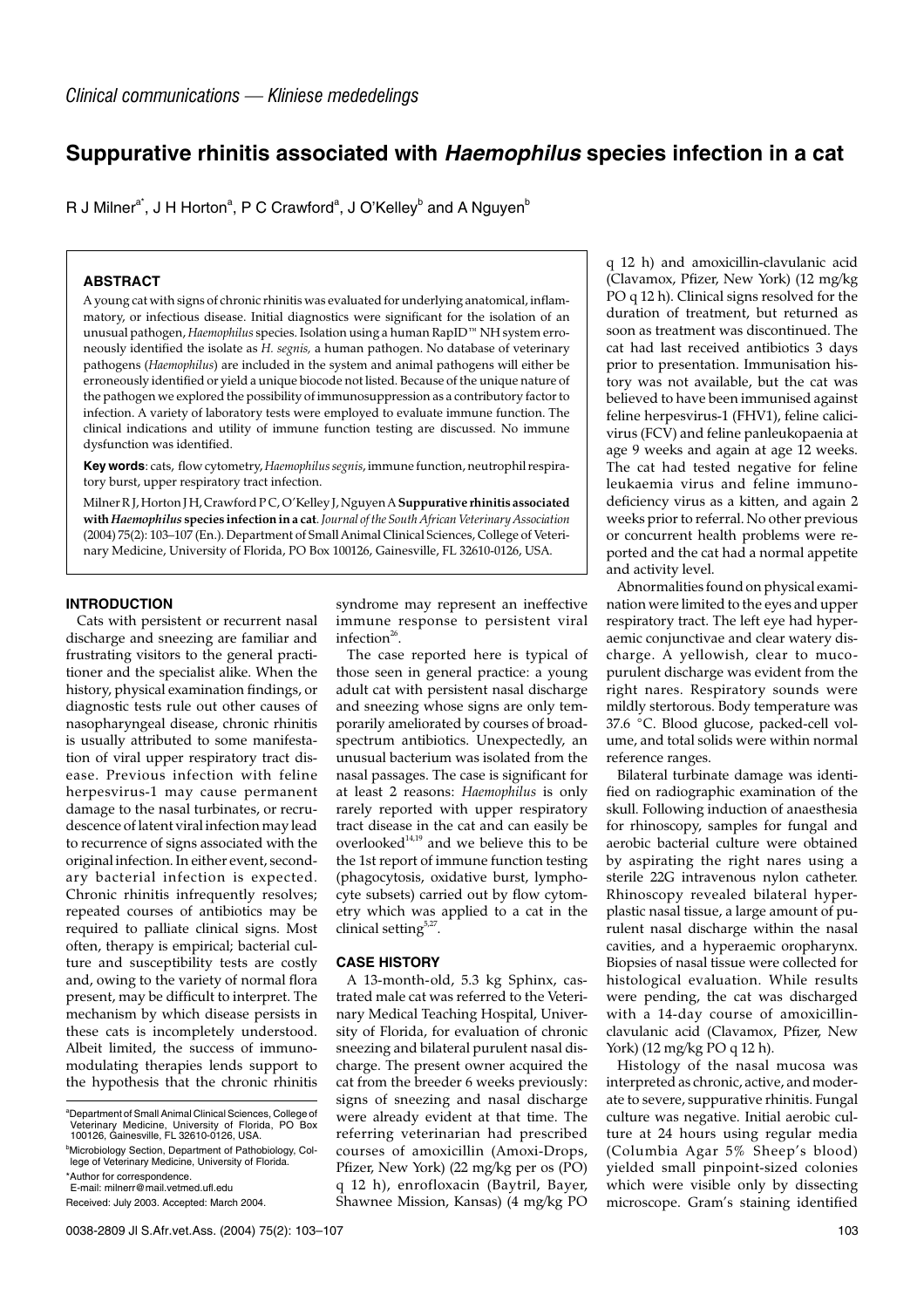them as Gram-negative cocci-bacilli, which increased our suspicion of *Haemophilus* species. The colonies where then transferred to chocolate agar. Culture on chocolate agar media was positive for pure culture of a *Haemophilus* species (see Table 1 for a description of the bacterial isolation). Further identification was deemed necessary and the isolate was submitted to a human laboratory for species identification. Using RapID<sup>™</sup> NH System (Remel (Apogent), Lenexa, Kansas) the isolate was identified as *Haemophilus segnis,* a human pathogen<sup>4,17</sup> (see Table 1 for details).

Growth of a single organism was thought to represent significant colonisation, as opposed to the mixed flora typically isolated in cases of chronic rhinitis. The isolate was found to be susceptible to a variety of antimicrobials, including amoxicillin-clavulanic acid (Clavamox, Pfizer, New York) and enrofloxacin (Baytril, Bayer, Shawnee Mission, Kansas) which the cat had previously received.

Upon re-evaluation 2 weeks later, the owner reported the cat was still sneezing, but that the nasal discharge had decreased somewhat and was no longer purulent. Ocular discharge was still present from the left eye. No other clinical signs were reported, and the cat continued to have a normal appetite and activity level.

Physical examination was unremarkable except for stertorous breathing sounds attributed to obstructed nasal passages and watery ocular discharge from the left eye. Schirmer tear tests were within reference ranges for each eye. Fluorescein staining of each eye was negative for corneal ulcer or erosion, but the left nasolacrimal duct was not observed to drain properly.

Because of the unusual culture results obtained from the 1st visit, repeat cultures were attempted. A conjunctival swab grew very scant growth of*Corynebacterium* species. Culture from a retropharyngeal swab identified predominately *Mycoplasma* sp. and *Pasteurella* sp. No *Haemophilus* species were isolated. Virus isolation tests utilising kidney cell cultures were negative.

Because of the persistence of clinical signs in this patient, and the previous isolation of an unusual bacterium, tests were conducted to evaluate immune function. Tests were selected on the basis of availability and included a complete blood count and differential quantitation of serum immunoglobulins, immunophenotyping of lymphocyte populations by flow cytometry, and quantitation of neutrophil phagocytosis and induced oxidative burst. The white cell count and

Table 1: **Bacteriological morphology and biochemical tests run from the clinical cat and a known Haemophilus felis isolate.**

| <b>Morphological description</b>   | <b>Primary isolate</b> | H. felis              |
|------------------------------------|------------------------|-----------------------|
| Growth on chocolate agar           | Yes                    | Yes                   |
| Colony colour                      | Grey                   | Yellow                |
| Gram stain                         | $G(-)$ cocci-bacillus  | $G(-)$ cocci-bacillus |
| Catalase                           | Positive               | Positive              |
| Attachment to media                | Adherent               | Adherent              |
| Oxidase                            | Positive (weakly)      | Negative              |
| 5 % Carbon dioxide                 | Yes                    | Yes                   |
| RapID™ NH System Reagents          | <b>Primary Isolate</b> | Hemophilus felis      |
| Proline p-nitroanilde              | Negative               | Negative              |
| Gamma-glutamyl p-nitroanilide      | Negative               | Negative              |
| o-Nitrophenyl, beta, D-galactoside | Negative               | Negative              |
| Glucose                            | Negative               | Negative              |
| Sucrose                            | Negative               | Negative              |
| <b>Fatty Acid Ester</b>            | Negative               | Negative              |
| Resazurin                          | Negative               | Negative              |
| p-Nitrophenyl phosphate            | Negative               | <b>Positive</b>       |
| Ornithine                          | Negative               | Negative              |
| Urea                               | Negative               | Negative              |
| Reduction of nitrate to nitrite    | <b>Positive</b>        | <b>Positive</b>       |
| Tryptophane or indole production   | Negative               | Negative              |
| Identified as                      | Haemophilus segnis     | Haemophilus ducreyi   |

Table 2: **Quantification of serum immunoglobulins**<sup>a</sup> (units in mg/dl serum).

| <b>Parameter</b> | <b>Patient</b> | Reference range |  |
|------------------|----------------|-----------------|--|
| lgA              | 200            | $25 - 200$      |  |
| lgM              | 260            | 75-260          |  |
| lgG              | 1000           | 530-2000        |  |

acat IgG, IgA, IgM VET-RID kit, Catalog Number R40-103, Bethyl Laboratories, Montgomery, Texas. Tests performed by Clinical Pathology, College of Veterinary Medicine, Cornell University, Ithaca, New York.

differential were within normal range. Serum concentrations of IgA, IgM, and IgG were normal and are reported in Table 2. Flow cytometry of lymphocyte subsets are reported in Table 3. The numbers of T and B lymphocytes, and the number of CD4+ and CD8+ T lymphocytes were normal; the expansion of B cells relative to T cells was interpreted as being consistent with antigenic stimulation.

Neutrophil phagocytosis and oxidative burst responses to the *Haemophilus segnis-*like isolate were compared to those for *Staphylococcus aureus* using a modified dual-colour flow cytometry assay<sup>6,13</sup>. The neutrophil responses to both bacteria were within the normal range reported for cats $6,13$  (Table 4).

On reviewing the literature on *Haemophilus* species in cats<sup>14,19</sup>, it became evident that the isolate was unlikely to be *H. segnis*

Table 3: Immunophenotyping of lymphocyte populations by flow cytometry<sup>a</sup>.

| <b>Parameter</b>     | Units             | <b>Patient</b> | Reference range |
|----------------------|-------------------|----------------|-----------------|
| T lymphocytes        | Cells/ $\mu \ell$ | 1102           | 465-3555        |
| Percentage           |                   | 17             | $23 - 70$       |
| <b>B</b> lymphocytes | Cells/ $\mu \ell$ | 3984           | 308-2856        |
| Percentage           |                   | 62             | $11 - 49$       |
| T: B ratio           |                   | 0.28           | $0.7 - 4.6$     |
| CD4 T lymphs         | Cells/ $\mu \ell$ | 834            | 330-2448        |
| Percentage           |                   | 13             | 16-51           |
| CD8 T lymphs         | Cells/0 $\mu$     | 269            | 109-965         |
| Percentage           |                   | 4              | $5 - 18$        |
| CD4:CD8 ratio        |                   | 3.1            | $1.5 - 5.6$     |

<sup>a</sup>Comparative Clinical Immunology Laboratory, College of Veterinary Medicine, University of Florida, Gainesville, Forida. Antibodies used to detect lymphocyte subsets; mouse anti-feline CD4 (clone number vpg 34); mouse anti-feline CD8 alpha/beta (clone number vpg 9); mouse anti-feline CD5 (clone number FE1.1B11); mouse anti-canine B cells (clone number CA2.1D6). Antibodies were purchased from Serotec, Raleigh, North **Carolina**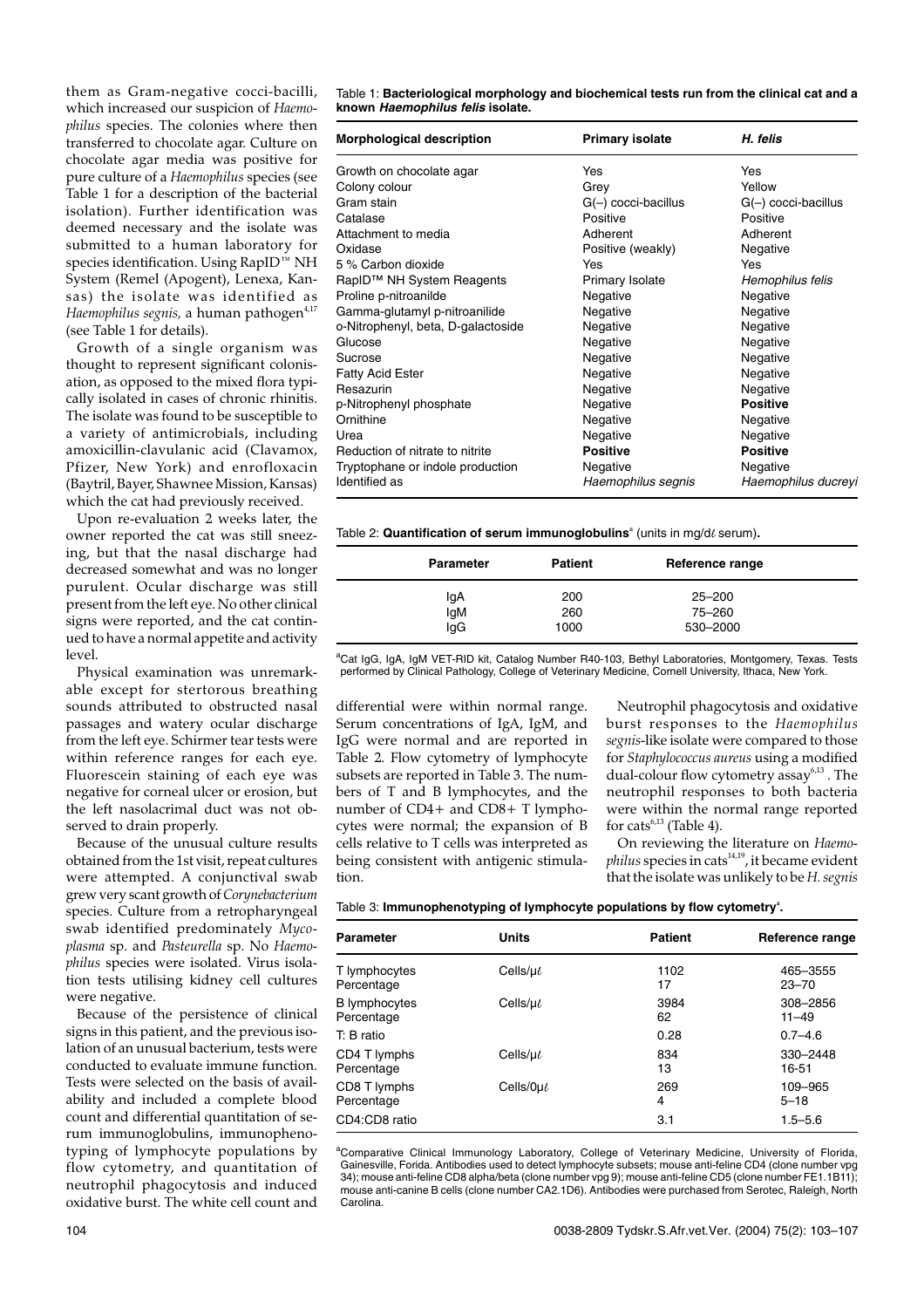| <b>Parameter</b>                                                 | <b>Patient</b> | Reference range |  |
|------------------------------------------------------------------|----------------|-----------------|--|
| % Neutrophils with PMA-induced oxidative burst <sup>b</sup>      | 78             | 59-79           |  |
| % Neutrophils that phagocytosed Staphylococcus aureus            | 66             | $48 - 96$       |  |
| % Neutrophils with Staphylococcus aureus-induced oxidative burst | 54             | $36 - 79$       |  |
| % Neutrophils that phagocytosed Haemophilus segnis               | 63             |                 |  |
| % Neutrophils with Haemophilus segnis-induced oxidative burst    | 59             |                 |  |

<sup>a</sup>Comparative Clinical Immunology Laboratory, College of Veterinary Medicine, University of Florida, Gainesville, Forida.<br><sup>b</sup>PMA = phorbol myristate acetate; PMA stimulates oxidative burst independent of phagocytosis: thi neutrophil.

but rather *H. felis* as *Haemophilus* species are known to be host-specific<sup>15</sup>. Unfortunately the isolate at this stage was lost and no further identification tests could be done. In an effort to compare results with a known isolate, a pure lyophilised isolate of *H. felis* was obtained (T J Inzana, Department of Pathobiology, Virginia-Maryland Regional College of Veterinary Medicine, Blacksburg, Virginia) and cultured. The pared isolates were then sent for identification using the same RapID™ NH System (Remel (Apogent)) as the original isolate. Results of the culture and identification by RapID™ NH System are reported in Table 1. Interestingly, the *H. felis* isolate was identified as *H. ducreyi* and not *H. segnis.*

### **DISCUSSION**

Feline upper respiratory tract disease has been amply reviewed in the veterinary literature<sup>1,7,10,11,18,25</sup>. Chronic rhinitis has been defined as inflammation of the nasal passages that has been present for at least 4 weeks and typically presents clinically as sneezing and bilateral nasal discharge<sup>1,3</sup>. Differential diagnoses may include allergic, infectious and inflammatory causes, as well as nasal foreign bodies, neoplasms and advanced dental disease $1,3,25$ .

The most common infectious causes of rhinitis in the cat are FHV-1 or FCV<sup>7,10,11,24,25</sup> Viral infections may produce both acute and chronic disease. Persistent or recurrent signs of rhinitis may result either from permanent viral-induced damage to the protective mucosal barriers that leads to impaired local immunity and repeated bacterial colonisation, or from reactivation of latent viral infection<sup>18,24</sup>. Diagnosis of viral infection is complicated by the ubiquity of these viruses: most cats are seropositive from prior infection or routine immunisation, and as many as 80–90% of these cats become carriers $^{10,18,25.}$ However, latently infected cats, even when exhibiting signs of upper respiratory tract disease, may shed few virus particles, and may only shed intermittently<sup>24</sup>.

Primary bacterial infection is considered uncommon. Rhinitis may be seen, but infection with *Chlamydophila felis* should be considered unlikely in cats without conjunctivitis<sup>20</sup>. Bordetella bronchi*septica* and *Mycoplasma* species can be isolated from healthy cats, but are occasionally implicated as primary agents in disease of the upper and lower airways<sup>11,23</sup>. Chronic rhinitis, regardless of underlying cause, is commonly complicated by secondary bacterial infection. *Pasteurella, Streptococcus,* coliforms, *Staphylococcus* and *Pseudomonas* species are considered normal flora of the feline nasopharynx and are typically isolated from cats with secondary bacterial infections $^1$ . Only 2 reports exist in the literature where *H. felis* was isolated from clinical cases. Inzana *et al.*<sup>14</sup> reported isolating *H. felis*from the nasopharynx in 6 of 28 normal laboratory cats and a clinical case with respiratory disease. Olsson and Falsen<sup>19</sup> reported isolating *H. felis* from 5 young cats with signs of conjunctivitis and upper respiratory tract infections. The general characteristics of the genus *Haemophilus* are small to medium-sized  $(0.5-1.0 \mu m)$ , non-motile Gram-negative coccobacilli and following exposure to antibiotics threads or filaments may form2,14. Some species require carbon dioxide, especially during primary isolation and are capable of fermenting sugars. Importantly, owing to their fastidious nature, most species of *Haemophilus* will not grow on regular aerobic laboratory media (Columbia Agar 5% Sheep's blood, MacConkey Agar, and Columbia Agar CAN 5% Sheep's blood) used for most bacterial isolation but require X factor (hemin), or V factor (nicotinamide adenine dinucleotide), or both. The media of choice is chocolate agar. *Haemophilus* are confined to the mucosal surfaces of animals and humans and are host-specific. The host-specificity is due to the absolute requirement of iron only from iron-bound proteins of their natural host. Since *Haemophilus* species are speciesspecific, it seems unlikely that the specimen we isolated was the human pathogen *H. segnis.* Based on RapID™ NH system and morphology it was not possible to prove that the isolate was the same as *H. felis.* The colour of the isolate (grey versus yellow) and the oxidase-positive nature of the isolate in addition to the negative p-nitrophenyl phosphate results indicate that it may a different species. Precise identification would require sequencing of the bacteria's 16S rRNA gene which was not done.

In an informal (telephone) survey of diagnostic laboratories in southeastern USA, none reported using chocolate agar plates for routine aerobic culture of respiratory samples, and therefore it is likely that *Haemophilus felis* infections will be overlooked in cats. When not grown on chocolate agar, *Haemophilus* species can form satellite colonies close to *Staphylococcus* species because of growth factors supplied by the bacteria to the *Haemophilus* species 2. Since no veterinary pathogens are included in the RapID<sup>™</sup> NH Systems or any other rapid culturing system database, animal pathogens will either be erroneously identified as was our case or yield a unique biocode not listed $21,22$ . Many cats with chronic rhinitis, for which a specific underlying cause cannot be identified, or where chronic or recrudescent viral infection is suspected, require frequent, longterm courses of antibiotics to palliate clinical signs $9,25$ . The strain isolated in our feline patient was susceptible to a variety of commonly used broadspectrum antimicrobials but resistant to ampicillin and penicillin as has been reported for strains of *H. felis*<sup>14,19</sup>.

Uncommon infections may be variously attributed to laboratory error, unusual exposure, or to compromised immune function. Growth of a solitary organism makes contamination of the culture improbable. In retrospect, obtaining samples from people or pets in the household might have contributed important information as to where the cat acquired the organism. Although neither FHV1 nor FCV were isolated, because the prevalence of virus is much lower in cats with chronic disease, a negative result did not rule out the possibility of latent infection. Thus, chronic or latent viral infection, especially with FHV1, remained likely. Given the history of chronic signs and the isolation of an unusual pathogen, immune dysfunction emerged as a possible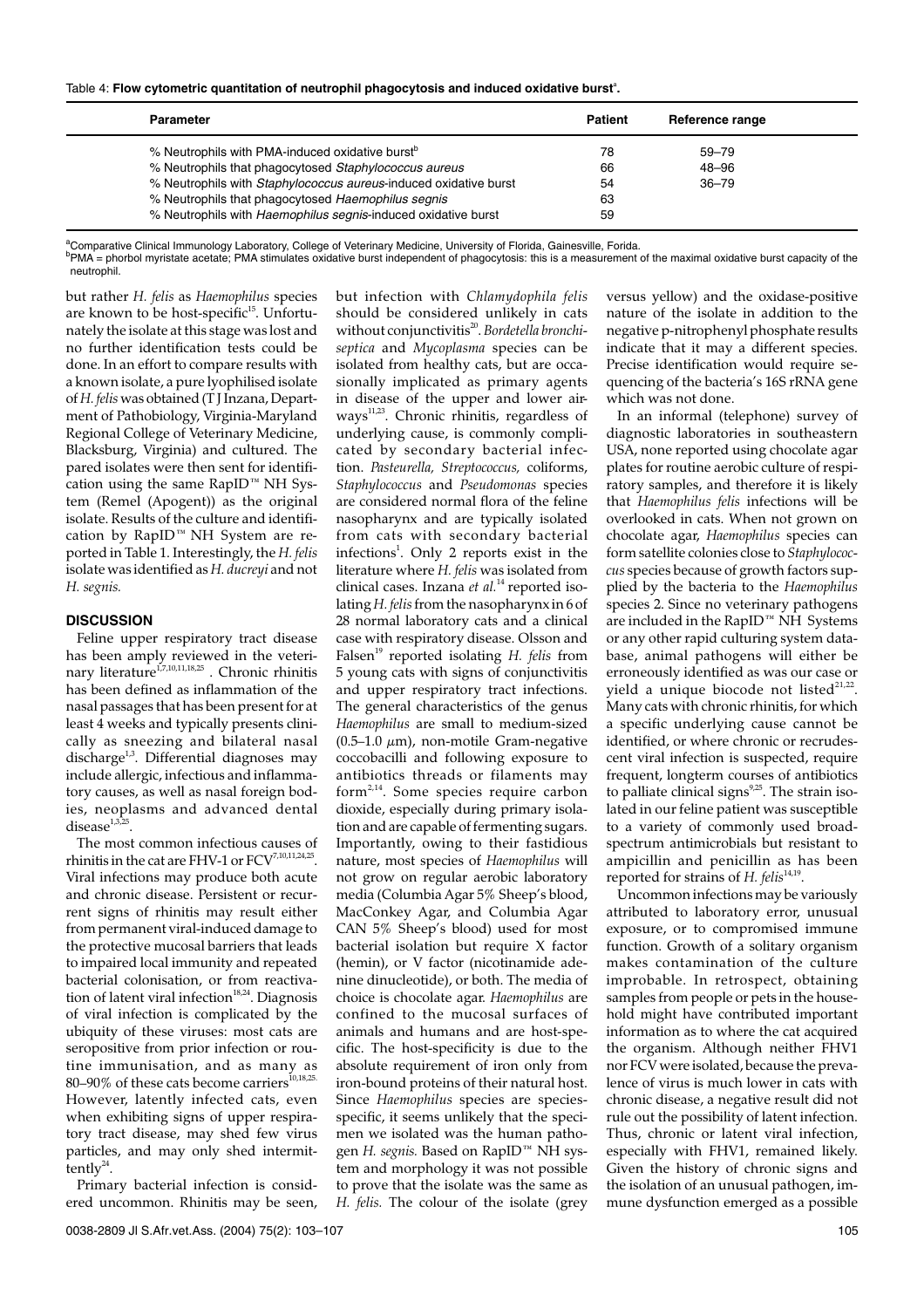mitigating factor.

Immunosuppression in cats can be a consequence of debilitating and systemic diseases, and is associated with feline leukaemia virus and feline immunodeficiency virus infections<sup>12</sup>. Specific immune deficiency syndromes can be grouped in the following categories: congenital disorders, failure of passive transfer of maternal antibodies, acquired neutrophil dysfunction or neutropaenia, and disorders of lymphocytes. As in the present case, immunosuppression may be suspected when infections are recurrent or persistent, or when an unusual pathogen is isolated<sup>12</sup>. Immune function tests may include the following: evaluation of leukocyte number, morphology (complete blood count, differential and bone marrow cytology); evaluation of neutrophil function (chemotaxis, phagocytosis, oxidative burst and killing), evaluation of lymphocytes (quantitation of immunoglobulins, lymphocyte blast transformation, and flow cytometry of lymphocyte subsets) and evaluation for retroviral infection (feline leukaemia virus antigen test and feline immunodeficiency virus antibody test).

In the case reported here, normal total leukocyte count and normal distribution of neutrophils and lymphocytes ruled out a deficiency in the number of circulating immune cells, and examination of the cells excluded an inherited anomaly of leukocyte morphology. Quantitation of serum immunoglobulins established normal humoral immunity and circumstantial evidence for normal B lymphocyte numbers and function. B cells are most important for extracellular infections $12$ . Flow cytometry was used to quantify lymphocyte subset populations: B cells, T cells, CD4 T cells (T-helper cells) and CD8 T cells (T-cytotoxic cells). Activated T-helper cells are key to generating both humoral and cell-mediated immune responses<sup>8</sup>. The major function of cytotoxic T cells is the killing of cells that express nonself antigens such as tumour cells and virus-infected cells<sup>8</sup>. Although not a comprehensive examination of the innate immune system, testing of phagocytosis and oxidative burst contributed to establishing normal function of this important arm of the immune response.

Results of retroviral and immune function testing were negative. With appropriate levels of serum immunoglobulins, B and T lymphocytes, and normal neutrophil function, the hypothesis of an immune abnormality appeared unlikely. It was not, however, able to measure secretory IgA to assess the strength or specificity of mucosal immunity. In addition, although neutrophilic phagocytic and oxidative burst functions were normal, actual killing of *Haemophilus* species was not quantified. It may be that disruption of the physical barriers of the nasal mucosa due to prior viral respiratory disease represented the most significant impairment of the immune response in this patient. Interestingly, the ability of some *Haemophilus* species to cause disease is related to its ability to cleave IgA1 (via IgA1-protease), rendering it non-functional<sup>16</sup>. While not reported for *Haemophilus* animal pathogens, it may be important in understanding the colonisation and pathogenesis of *Haemophilus* species on animal mucosal surfaces.

#### **CONCLUSION**

Cats with chronic or recurrent signs of rhinitis are often presumed to have bacterial infections secondary to previous infection with FHV-1 or FCV. Viral-induced cytopathic damage to the nasal mucosa, and host reaction to latent viral antigen, are thought to be factors involved in weakening host defenses against opportunistic pathogens. While it may be speculated that cats with latent viral infections suffer from some degree of immunosuppression, comprehensive immune profiling has not been performed.

The unusual bacterial isolate identified in this cat is important since culture technique employed in veterinary diagnostic laboratories for samples from companion animals generally do not include chocolate agar media. It is therefore likely that *Haemophilus* species are not going to be isolated. However, should a *Haemophilus* species be recovered, human rapid identification systems do not have animal pathogens listed on their database and give erroneous results.

#### **REFERENCES**

- 1. Bradley R L 1984 Selected oral , pharyngeal, and upper respiratory conditions in the cat. *Veterinary Clinics of North America – Small Animal Practice* 14: 1173–1184
- 2. Campos J M 1999 Haemophilus. In Murray P R, Baron E J, Pfaller M A, Tenover F C, Yolken R H (eds) *Manual of clinical microbiology.* ASM Press, Washington, DC: 604–613
- 3. Cape L S 1992 Feline idiopathic chronic rhinosinusitis: a retrospective study of 30 cases. *Journal of the American Animal Hospital Association* 28: 149–155
- 4. Carson H J, Rezmer S, Belli J 1997 *Haemophilus segnis* cholecystitis: a case report and literature review. *Journal of Infection* 35: 85–86
- 5. Chabanne L, Bonnefont C, Bernaud J, Rigal D 2000 Clinical applications of flow cytometry and cell immunophenotyping to companion animals (dog and cat). *Methods in Cellular Science* 22: 199–207
- 6. Crawford P C, Benson N A, Levy J K 2002 Development of flow cytometric assay for simultaneous measurement of neutrophil phagocytosis and oxidative burst response in feline whole blood. *Journal of Veterinary*

*Internal Medicine* 16: 388

- 7. Davidson M B, Mathews K, Koblik P, Theon A 2000 Diseases of nose and nasal sinuses. In Ettinger S J, Feldman E C (eds) *Textbook of veterinary internal medicine.* W B Saunders Company, Philadelphia: 1003–1024
- 8. Felsburg P J 1994 Overview of the immune system and immunodeficiency diseases. *Veterinary Clinics of North America Small Animal Practice* 24: 629-53
- 9. Ford R B 1991 Viral upper respiratory infections in cats. *Compendium on Continuing Education – Praticing Veterinarian* 13: 593–602
- 10. Ford R B 1993 Role of infectious agents in respiratory disease. *Veterinary Clinics of North America –Small Animal Practice* 23: 17–35
- 11. Gaskell R M, Dawson S 1998 Feline respiratory disease. In Greene C E (ed.) *Infectious diseases of the dog and cat.* W B Saunders, Philadelphia: 97-105
- 12. Giger U, Greene C E 1998 Immunodeficiencies and infectious diseases. In Greene C E (ed.) *Infectious diseases of the dog and cat.* W B Saunders, Philadelphia: 683–693
- 13. Hanel R M, Crawford P C, Hernandez J, Benson N A, Levy J K 2003 Neutrophil function and plasma opsonic capacity in colostrum-fed and colostrum-deprived kittens. *American Journal of Veterinary Research* 64: 538–543
- 14. Inzana T J, Johnson J L, Shell L, Moller K, Kilian M 1992 Isolation and characterization of a newly identified *Haemophilus* species from cats: "*Haemophilus felis*". *Journal of Clinical Microbiology* 30: 2108–2112
- 15. Kilian M 1976 A taxonomic study of the genus *Haemophilus,* with the proposal of a new species. *Journal of General Microbiology* 93: 9–62
- 16. Kilian M, Reinholdt J, Lomholt H, Poulsen K, Frandsen E V 1996 Biological significance of IgA1 proteases in bacterial colonization and pathogenesis: critical evaluation of experimental evidence. *Acta Pathologica, Microbiologica et Immunologica Scandinavica* 104: 321–338
- 17. Kuklinska D, Kilian M 1984 Relative proportions of *Haemophilus* species in the throat of healthy children and adults. *European Journal of Clinical Microbiology* 3: 249–252
- 18. Levy J K, Ford R B 1989 Diseases of the upper respiratory tract. In Sherding R G (ed.) *The cat, diseases and management.* Churchill Livingston, New York: 947–978
- 19. Olsson E, Falsen E 1994 "*Haemophilus felis*": a potential pathogen for cats? *Journal of Clinical Microbiology* 32: 858–859
- 20. Ramsey D T 2000 Feline chlamydia and calicivirus infections. *Veterinary Clinics of North America – Small Animal Practice* 30: 1015–1028
- 21. Salmon S A, Watts J L, Walker R D, Yancey R J 1995 Evaluation of a commercial system for the identification of gram-negative, nonfermenting bacteria of veterinary importance. *Journal of Veterinary Diagnostic Investigations* 7: 161–164
- 22. Salmon S A, Watts J L, Yancev R I 1993 Evaluation of the RapID NH system for identification of *Haemophilus somnus, Pasteurella multocida, Pasteurella haemolytica,* and *Actinobacillus pleuropneumoniae* isolated from cattle and pigs with respiratory disease. *Journal of Clinical Microbiology* 31: 1362–1363
- 23. Speakman A J, Dawson S, Binns S H, Gaskell C J, Hart C A, Gaskell R M 1999 *Bordetella bronchiseptica* infection in the cat.